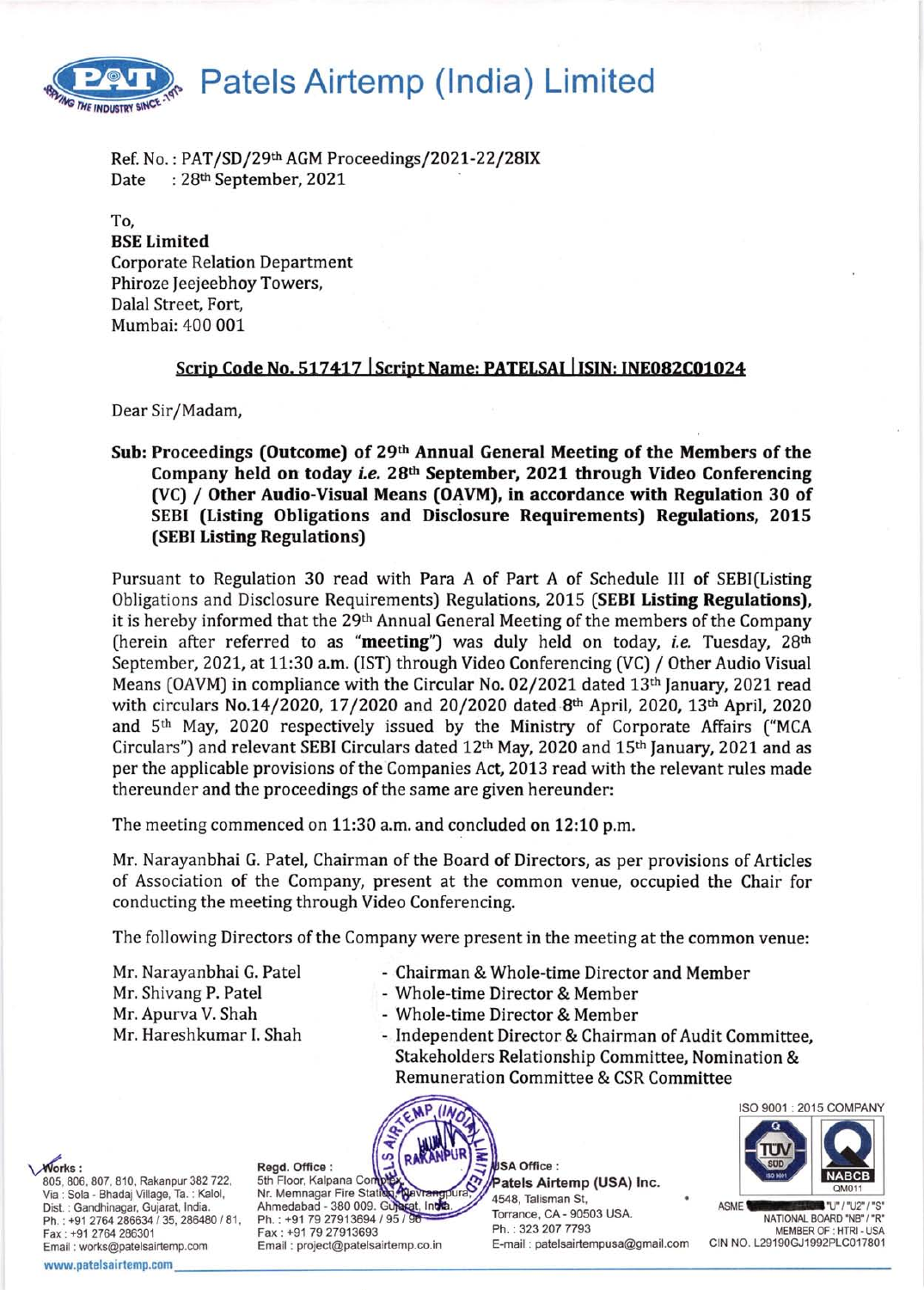

Patels Airtemp (lndia) Limited

The following Directors of the Company were present in the meeting through Video Conferencing [VC) :

| Mr. Sanjiv N. Patel        | - Managing Director & Member |
|----------------------------|------------------------------|
| Mr. Rajendrakumar C. Patel | - Independent Director       |

Mr. Nikhil M. Patel, Company Secretary & Compliance 0fficer of the Company, was present in the meeting at the common venue.

Mr. Kamlesh R. Shah, Chief Financial Officer (CFO) of the Company, was also present in the meeting at the common venue.

Mr. Vasant Tanna, Partner of M/s. Shah & Shah Associates, Statutory Auditors of the Company (Firm Regn. No. 113742W & Membership Number : 100422), was presentin the meeting through Video Conferencing.

Mr. Punit Lath, Practicing Company Secretary & Secretarial Auditor of the Company (ACS No.: 26238 & COP No.: 11139), was also present in the meeting at the common venue.

Total 44 Members of the Company were present in the meeting either at the common venue or through Video Conferencing. Since requisite quorum in accordance with Section 103 of the Companies Act, 2013 being present, the Chairman then called the  $29<sup>th</sup>$  Annual General Meeting to order and proceeded to conduct the meeting.

The Company Secretary announced that the Company had received Board Resolutions under Section 113 of the Companies Act, 2013 from Company and LLP appointing their representatives to attend this meeting and to vote on behalf of the Company and LLP either at this meeting by e-voting or through remote e-voting, holding total 14,31,954 Equity Shares in the Company representing  $28.24\%$  of the Share Capital. In this regard, Mr. Narayanbhai G. Patel has attended this meeting as Representative on behalf of the said Company and LLP.

Before commencing with the proceedings of the meeting the Company Secretary briefed the members about the procedure for participation in the meeting through Video Conferencing (VC) in view of ongoing COVID-19 pandemic across the country. The Company had availed the facility provided by Central Depository Services (lndia) Limited (CDSL) for holding the AGM through VC / OAVM and for remote e-voting as well as e-voting during this meeting.

The Company Secretary then informed that the Statutory Registers as required under the Companies Act, 2013 has been made available electronically for inspection by the members during the AGM.

Since the Annual Report for the year 2020-21 including Notice of this meeting had already circulated to all the members through mail, with the consent of the Members present, the Notice convening the Meeting was taken as read.

Works :

805, 806, 807, 810, Rakanpur 382 722, Via : Sola - Bhadaj Village, Ta. : Kalol, Dist. : Gandhinagar, Gujarat, lndia. Ph.: +91 2764 286634 / 35, 286480 / 81, Fax: +91 2764286301 Email : works@patelsairtemp.com www.patelsairtemp.com

Regd. Office : 5th Floor, Kalpana Com Nr. Memnagar Fire Ahmedabad - 380 009. Ph.: +91 7927913694 /96 Fax: +91 79 27913693 Email : project@patelsairtemp.co.in E-mail : patelsairtempusa@gmail.com CIN NO. L29190GJ1992PLC017801 rl.l

co J



Patels Airtemp (USA) Inc. 4548, Talisman St, Torrance, CA - 90503 USA. Ph. : 323 207 7793



ASME **WASHINGTON** "U" / "U2" / "S" NATIONAL BOARD'NB' /'R' MEMBER OF: HTRI - USA<br>CIN NO. L29190GJ1992PLC017801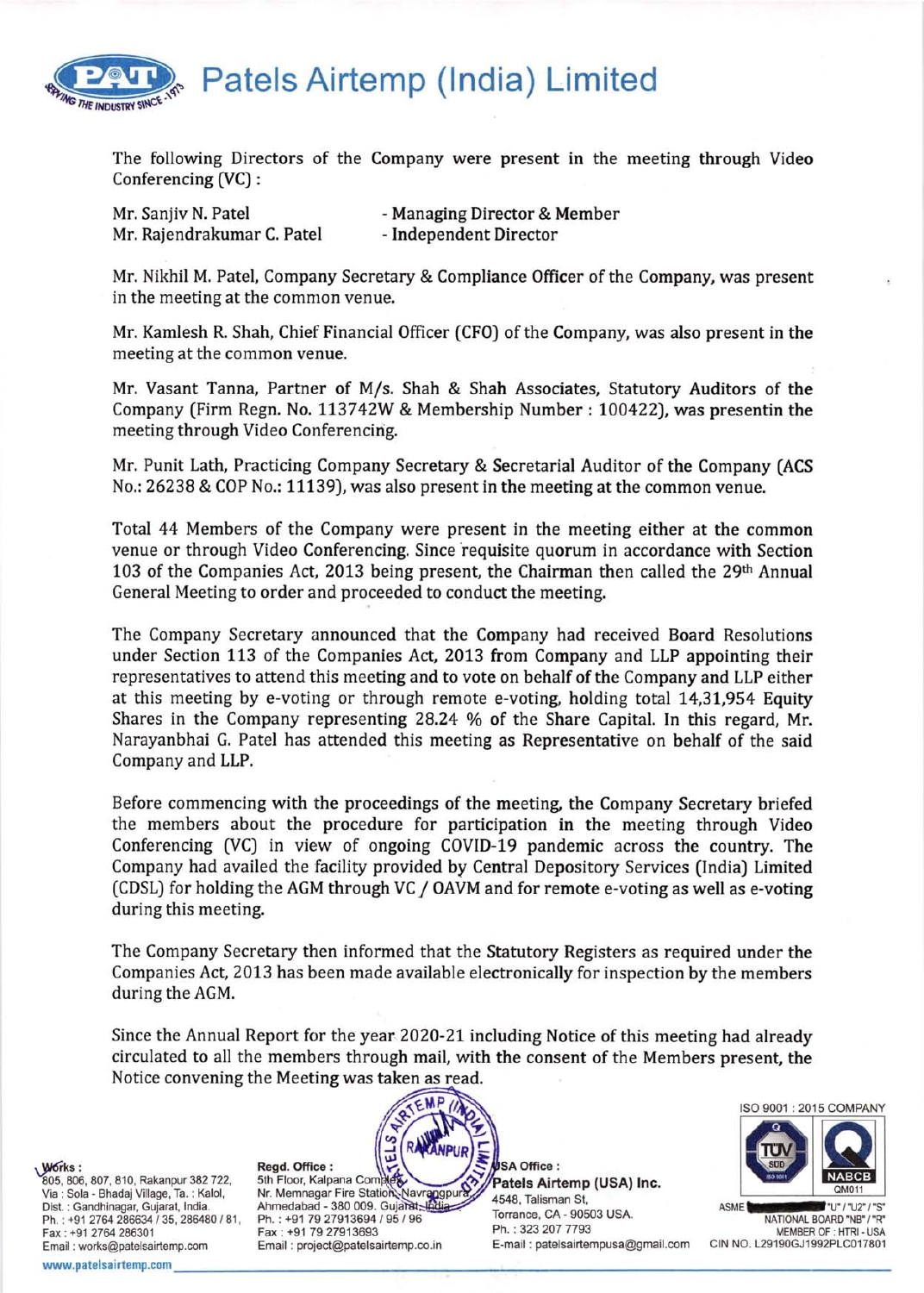

Patels Airtemp (lndia) Limited

The Company Secretary also draw the attention of the Members that the Statutory Auditors and Secretarial Auditor of the Company have not made any Qualifications or Adverse Remarks in their report related to the Financial Statements of the Company for the year ended on 31st March, 2021.

The Company Secretary than take up the all Ordinary Resolutions as set forth in the Notice of this meeting dated 10<sup>th</sup> August, 2021 under Ordinary & Special Business and as mentioned hereunder, the text of which along with explanatory statement was also provided in the Notice circulated to the members.

Company Secretary, informed the Members that pursuant to the provisions of the Companies Act, 2013 and Rules made thereunder, Regulation 44 of SEBI Listing Regulations and Secretarial Standard on General Meetings [SS-2), the Company has provided remote e-voting facility to the Members of the Company in respect of resolutions to be passed at the Meeting. The remote e-voting commenced at 9:00 a.m. (IST) on  $25<sup>th</sup>$ September, 2021 and ended at 5:00 p.m. (IST) on 27<sup>th</sup> September, 2021. The cut-off date for voting entitlement for remote e-voting and for e-voting in AGM was 21<sup>st</sup> September, 2021.

He further informed that the facility for voting at the meeting was also provided to members present in the meeting and who had not cast their votes through remote e-voting.

He further informed that the Company has engaged the services of "CDSL" as the agency for providing remote e-voting and e-voting at AGM facility and have appointed Mr. Punit S. Lath, Company Secretary in Practice (ACS No. 26238 & COP No. 11139), Ahmedabad, as the Scrutinizer for the purpose of scrutinizing the e-voting process.

Thereafter, Mr. Narayanbhai G. Patel, Chairman, delivered speech and briefed the members about the financial performance of the Company, declaration of Dividend, Order Book position as on 1st August 202L, Expansion under new Greenfield Project and responsibility towards Society through CSR activities.

The Company received requests from few members to register them as speakers at the meeting and submitted their queries to the Company before meeting and accordingly, the floor was open for these members to express their views. The Chairman then replied suitably in the meeting to the queries received from the said Speakers.

Thereafter, the following items of business as mentioned in the Annual General Meeting Notice dated 10<sup>th</sup> August 2021under Ordinary & Special Business consist of all Ordinary Resolutions were transacted at the meeting:-

- 1. 0rdinary Resolution No. 1 relating to adoption of Audited Standalone & Consolidated Financial Statements of the Company for the year ended 31<sup>st</sup> March, 2021, along with reports of the Directors and Auditors thereon
- 2. Ordinary Resolution No. 2 relating to declaration of dividend  $@$  25% on 50,70,240 Equity Shares of Rs. 10/- each of the Company for the year ended 31st March, 2021 subject to deduction of tax at source.

=



Regd. Office : 5th Floor, Kalpana Nr. Memnagar Fire Station, Ahmedabad - 380 009. Gujarat, lndia. Ph. : +91 7927913694 / 95 / 96 Fax: +91 79 27913693 Email : project@patelsairtemp.co.in

USAOffice: Patels Airtemp (USA) Inc. 4548, Talisman St, Torrance, CA - 90503 USA. Ph. : 323 2O7 7793 E-mail : patelsairtempusa@gmail.com



ISO 9001 : 2015 COMPANY

ASME **MACHINERY "U"/"U2"/"S'** NATIONAL BOARD'NB' /'R' MEMBER OF : HTRI - USA CIN NO. L29190GJ1992PLC017801